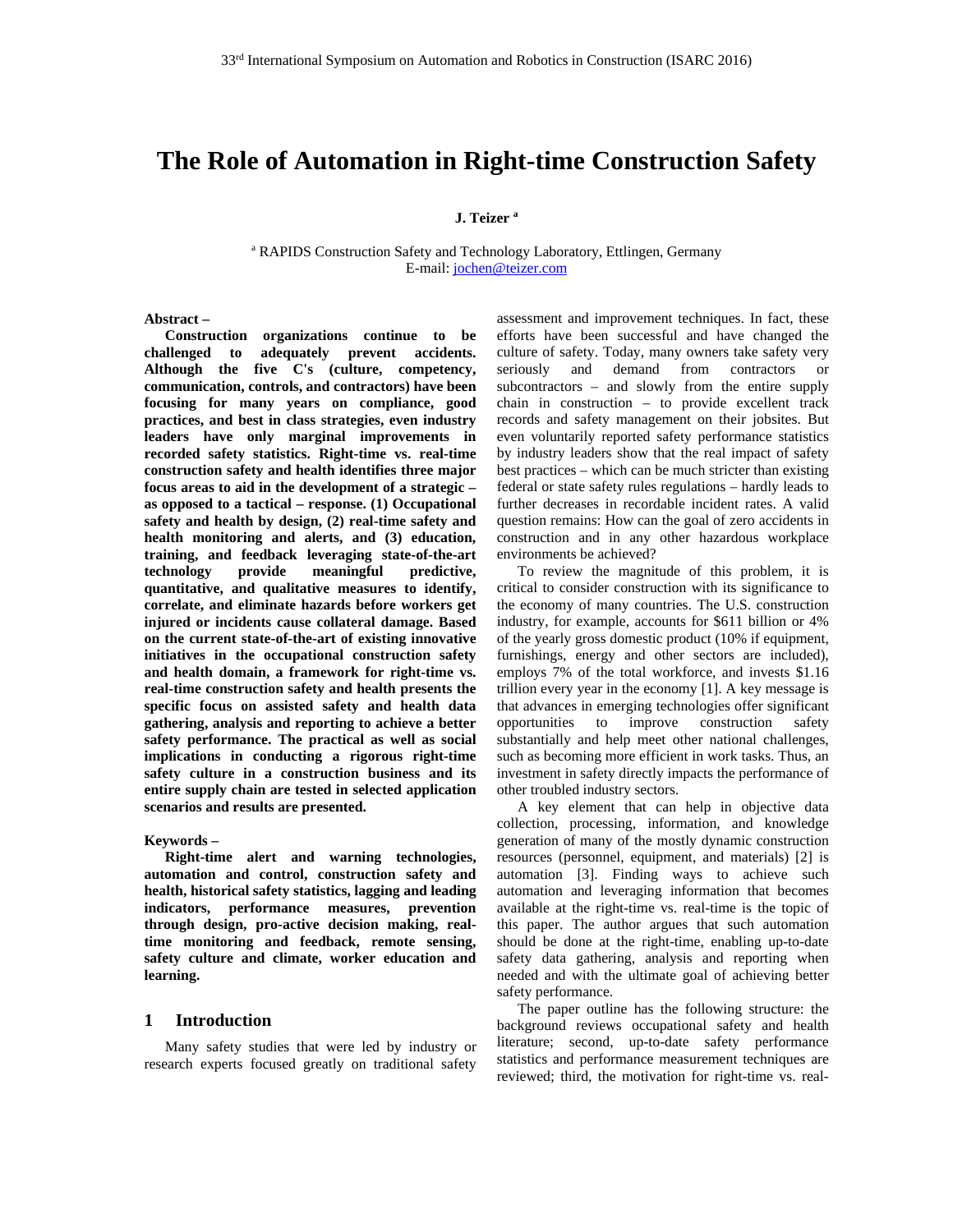time pro-active construction safety and health is introduced by creating a framework and a strategic roadmap for implementation; fourth, examples of stateof-the-art research illustrate the feasibility of implementing the framework; fifth, the paper concludes with a summary of its contributions.

## **2 Background**

#### **2.1 Safety as a Key Problem in the World**

More than a decade ago and varying by country, up to 50% of all the fatalities in work related accidents occurred in construction [4]. While today in Europe more than one in four fatal accidents take place within the construction sector, Australia and the US report about one fifth of worker fatalities [5]. It is reality that construction accidents occur significantly more often than in any other industry sector [6-8]. In addition to the loss of life, construction accidents result in serious and debilitating injuries. One of the key reasons for incidents are unsafe worksite conditions and human error [9]; in particular, carelessness or lack of awareness on the part of workers [10]. Workers often do not have good perception of the risks involved in executing work tasks and according to Rasmussen's model, their or their management's motivation to achieve high levels of productivity pushes them to work 'near the edge' (in terms of their exposure to risk beyond the zone of control or recovery) [11]. A major limitation of current practices though is that safety and health data is most often collected after the fact – when loss of life, injury, near miss, or at-risk behavior have already occurred – with no chance of return.

### **2.2 Safety Education and Training**

Safety educating and training construction workers is required off and on jobsites, but it is largely undertaken through frontal teaching and instruction of hazards. Very little, if any, experiential training or practical education is carried out on job sites. It is a rare scene that a safe training mock-up structure on the jobsite is provided to workers [5]. Few receive individualized safety training or continued education on smaller or mid-sized operations. Other successful efforts that are underway [12] involve construction safety experts early in the design and planning process of construction projects. Their goal is to identify and eliminate hazards before they appear during operations. Owner buy-in and funding, however, is required.

#### **2.3 Time Dimension in Safety Performance Measurement**

Effective monitoring and control of construction

safety in modern projects require sufficient planning and management to succeed. Various measures such as lagging indicators, leading indicators and safety climate have improved safety [13]. These traditional approaches of measuring safety performance rely on manual means and subjective measures (e.g. surveys or manual counts), which are often costly or slow to conduct, error prone in accurateness, and infrequently performed for effective project safety control [14]. In addition, the availability and usefulness of indicator data diminishes over a short period of time rather quickly due to the quick progress on construction sites. Edirisinghe et al. [15] introduced a good definition on leading indicator lifespans: "the time period the indicator remains useful relative to a potential incident". They added, time-delays between indicator data collection, result reporting, and responsive action can undermine any possible advantages of having such information available. According to the same study physical hazard indicators have the shortest lifespan and – due to the dynamic nature of the work environment – should be collected immediately, if necessary in realtime, to derive safety performance evaluations. Perception and management leading indicators – the terms are all introduced later in this article – are typically collected on a regular basis over time. While in-depth information about the root cause of accidents or incidents is important to prevent the same type from happening again, the time dimension in analyzing the causality of accidents and incidents is vital, but is very often overlooked in research studies and practical world applications [15]. Dyreborg [16] therefore argues that the 'time-window' to understand the 'cause-and-effects relationships' is rather important. Although, automation in the safety and health performance measurement processes is one solution [3], to date, there exists no formalized approach for right-time automated safety monitoring, data analysis, information reporting, knowledge generation, and/or visualization in the construction industry.

## **2.4 Technology for Safety Data, Information, and Knowledge Generation and Sharing**

Although the uniqueness and short duration of construction projects might be reasons for the slow and limited adoption of technology in construction, multiple emerging technologies are suited to be applied to the safety problem [2]. To improve the time-lag between data recording and change in safety performance, several improvements are necessary:

1. It is important to identify classes of technology, since a proposed system must be robust in operation and readily incorporate technological breakthrough to make it worthwhile for companies to invest.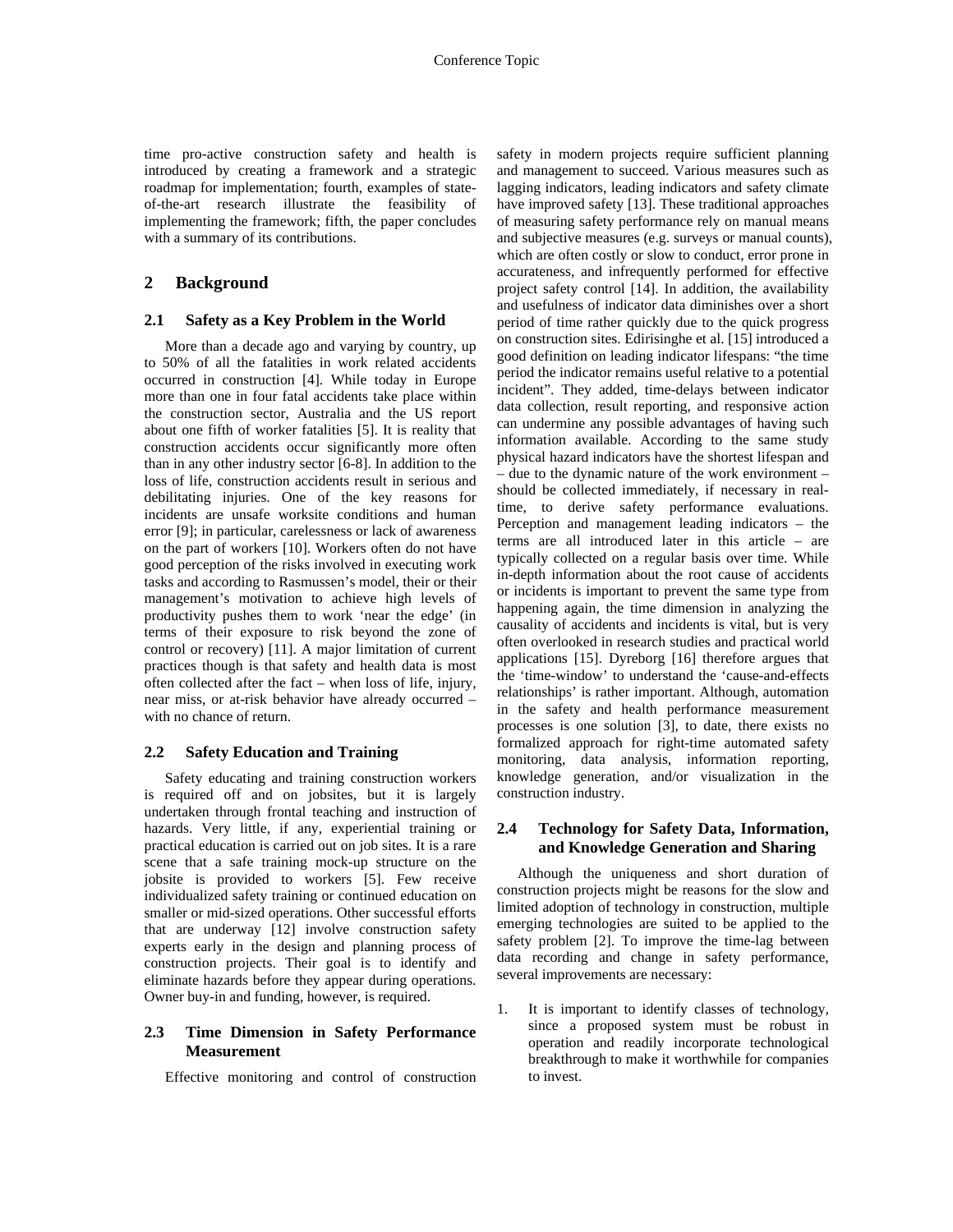- 2. Data that has been gathered and processed to information might be applied and disseminated as new knowledge with all project stakeholders immediately rather than limiting it to few.
- 3. Feedback of any necessary kind must be shared pro-actively at the desired level-of-detail at the right-time to identify or predict safety issues, perhaps in real-time when life is at imminent risk.

An abundance of research literature exists on sensing systems for resource location tracking, rapid and robust visual progress and motion tracking, limited availability of worker warning, feedback and actuation technology, and virtual reality as data visualization environment. Several of these have been reviewed in [17] and are not further discussed in greater detail in this paper. Based on the previous sections of the literature review, construction safety and health research and applications for the past few decades can be grouped into clusters. Figure 1 illustrates a few of the topics that build the base for right-time construction safety and health research. A trend towards safety engineering – the use of advanced sensing and data mining technologies – becomes visible, while all other domains are necessary to build a strong foundation of safety within an organization.

| <b>Safety</b><br><b>Engineering</b> | Automated Right-time Construction Safety and Health<br><b>Hazard Prediction and Avoidance</b> |  |                                                 |                                                        |  |                                                  |                                                  |
|-------------------------------------|-----------------------------------------------------------------------------------------------|--|-------------------------------------------------|--------------------------------------------------------|--|--------------------------------------------------|--------------------------------------------------|
| <b>Pro-Active</b><br>Safety         | Pro-Active Near Miss<br>Reporting                                                             |  |                                                 | Real-time Pro-Active<br>Safety in Construction         |  |                                                  |                                                  |
|                                     | Design for<br>Safety                                                                          |  | Hazard<br>Recognition                           |                                                        |  | <b>Implementing Active</b><br>Leading Indicators |                                                  |
| <b>Safety</b><br><b>Management</b>  | <b>Targeted Safety</b><br>Programs                                                            |  |                                                 | Safety Plus: Making Zero<br><b>Accidents a Reality</b> |  |                                                  |                                                  |
|                                     | Managing<br>Subcontractor<br>Safety                                                           |  | Improved Workers'<br>Compensation<br>Management |                                                        |  |                                                  | Owner's Role<br>in Construction<br>Worker Safety |
| Foundation<br>for Safety            | Zero Injury Techniques                                                                        |  |                                                 |                                                        |  |                                                  |                                                  |
|                                     | Organizational Commitment to Safety                                                           |  |                                                 |                                                        |  |                                                  |                                                  |

Figure 1. Existing domains in construction safety and health research

## **3 Method**

### **3.1 Formalization of a Right-Time Pro-active Construction Safety System Architecture**

Strategically-conducted safety research seeks to study the critical technological and algorithmic needs associated to the safety decision-making processes that require large-scale and data-intensive sensor networks for monitoring and visualization of infrastructure, human resources, equipment, and materials. Limited

elements of this critical technology exist in hardware and software form to some degree. The design of a complete right-time pro-active safety system architecture has yet to be realized due to the:

- 1. impracticality of contemporary technology (data acquisition),
- 2. inefficiency or unreliability of existing data processing algorithms (data analysis),
- 3. lack of realistic methods for realizing a safety feedback system architecture (reporting and alerting), and
- 4. absence of proven safety management actions (safety culture).

Thus efforts are warranted into the identification and resolution of critical needs in right-time data acquisition, data processing, and reporting in the complex and data noisy construction environments. Implementation of right-time pro-active safety and health research requires addressing several open research questions: Which traditional safety information from accident causation models and safety indicators is useful for a right-time or real-time construction safety and health process? What type of data gathering sensors, processing techniques, and data visualization environments can provide efficient, effective, reliable, fast, and accurate safety information in a highly dynamic, unstructured, and/or cluttered environment? Even if such fast and accurate sensor, information, and visualization technologies are available, how can the proposed framework that is ultimately targeting safety applications, handle large amounts of data, reduce measurement errors, in what data file format and which existing open software interfaces, and perform all of that at the right time, eventually in real-time or near real-time? How are the potential construction hazards recognized early, preferably at the planning stage, and how can previously unrecorded safety data be gathered to assist safer construction design? What safety information provides the most relevant feedback to the project stakeholders and how can it be communicated to workers so they utilize it in their transition from skill-based to knowledge-based decision makers and how can organizations transform safety management actions? To address these challenges, the author proposes to use right-time data collection and processing techniques and immersive visualization environments as a catalyst for the conversation of safety and health information.

### **3.2 Linking Accident Causation Models and Safety Indicators**

The main concept behind the accident triangle of [18] is that severe accidents can be prevented if one takes care of the more frequent unsafe acts first. Bellamy [19]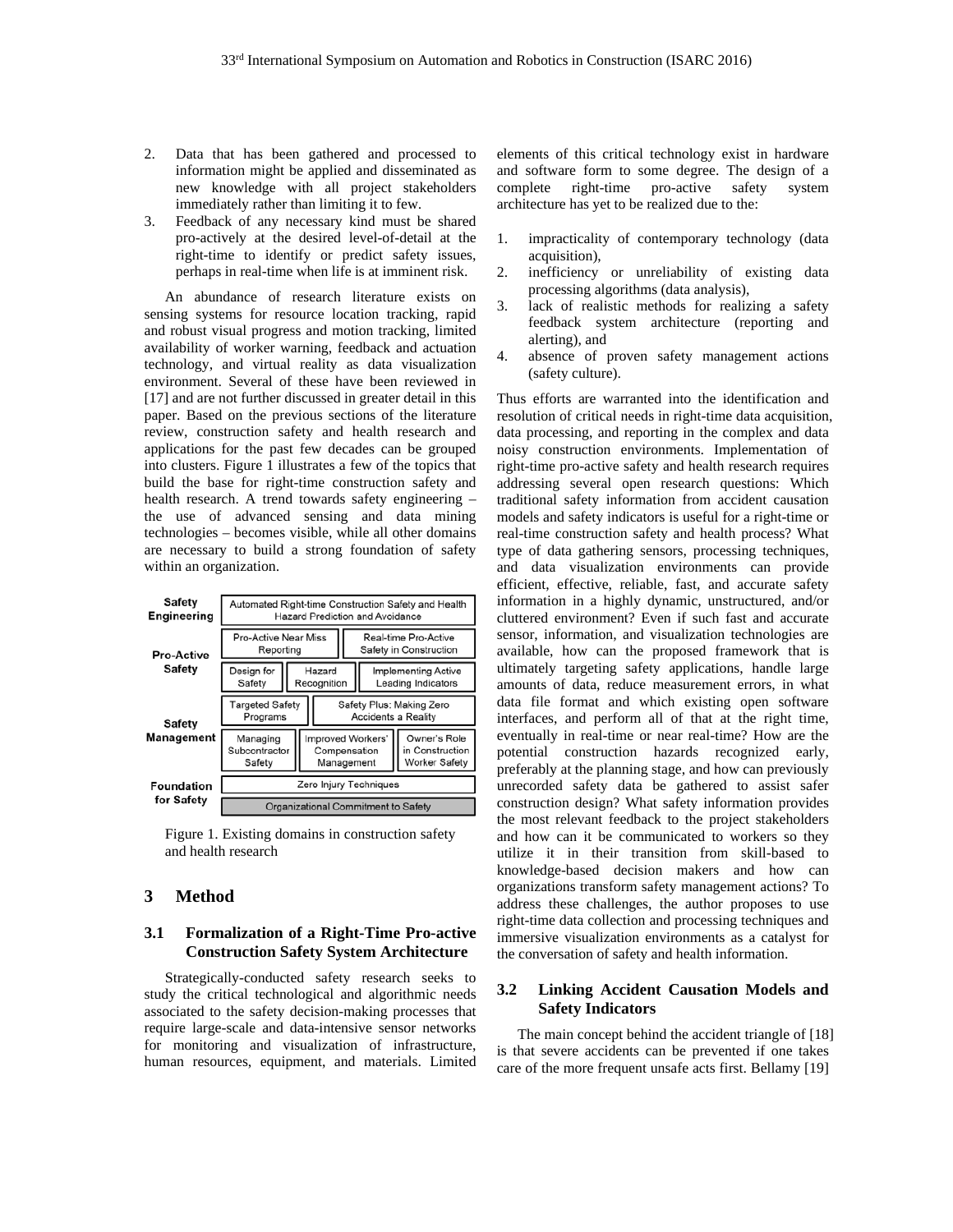noted that the investigation of accidents can help preventing similar ones of the same type. As Edirisinghe et al. [15] argue, however, both studies did not consider the time dimension in analyzing causations. They note "it is essential to consider the time dimension in causality analysis in order to undertake an evaluation of the time-sensitivity of the different types of indicators".

The author issues the following definitions to explain the context of data types in the developed framework:

- *Right-time (real-time) construction safety*: "The (latest) point in time when knowledge is required to prevent an injury or collateral loss." Right-time in real-world applications might frequently be realtime, for example, when a worker-on-foot requires real-time situational awareness and instant reaction time to avoid being struck by equipment traversing in too close proximity to a work area.
- *Physical accident/incident precursor indicators:* "Evaluation of the characteristics of the physical work environment." These include (pre-) work site conditions (e.g., weather, illumination, road conditions, and availability and condition of tools and materials), the presence and state of resources (e.g., static, moving, or interacting workers, equipment, and materials), work crew and equipment interfaces, and risk exposures and management approach.
- *Management leading indicators:* "Counting safety management activities" (e.g., frequency and number of inspections, safety walks or checks by contractor's and client's safety representative, training sessions, hazard reports, and the time it takes to address issues).
- *Perceptions or situational awareness leading indicators:* "Periodic measurement of worker's and management's perception of safety climate" (e.g., surveys measuring effectiveness of safety and health program, level of quality to commitment to safety culture).
- *Safety levels related to events:* "Measurement of accidents (e.g., injury or fatality), minor incidents (e.g., first aid treatment or small collateral damage), near-misses (e.g., unsafe act or event almost leading to accident/incident), and situational or personal issues (e.g., state of communication, supervision, and worker health and fatigue, behavioral factors of humans)".

It is important to understand the time-sensitivity associated with leading safety indicators. Some might even be dismissed if the time lag between data capture and analysis is too great. According to Lingard et al (2013), a great emphasis is on selecting the appropriate frequency of useful data capture and reporting.

#### **3.3 Organization for Right-time Safety**

Figure 2 depicts the complex time-dependent nature of safety performance indicator data that become available to different levels within an organization through the use of manual and/or automated recording methods. As construction stakeholders require different pieces of safety information at different time intervals, technology may assist in this task; in particular early in a project through automated safety in design checking. Construction safety planning is important, but less timecritical, since it typically occurs months or weeks (in other words 'at the right-time') in advance of construction. Perception and management indicator measurement frequencies vary accordingly from weeks to months depending on the organization's resources it has committed. Although these indicators identify gaps in an existing safety program, they have a limited ability to detect any potential hazards near real-time. Data from these indicators require though execution of appropriate actions once holes are detected. Once the severity of the hazard intensifies, injury, illness, or death may become more likely.



Figure 2. Right-time construction safety framework: 'movable layers for protection' address the critical time window for accident prevention and response

On-site real-time hazard monitoring is vital to detect physical hazard indicators. Real-time warning and alert feedback is required. As Edirisinghe et al. [15] noted, a good strategy is to use real-time captured leading indicators as a hazard precursor and execute appropriate actions immediately once holes are detected or intensify. A "movable layer for protection" – shown in an example as a layered barrier in Figure 2 – prevents a fatality using – at the latest – real-time data recorded on a construction site once the perception or situational awareness of site personnel fails. The time window to prevent accidents and incidents accordingly narrows the worse the outcome of one gets.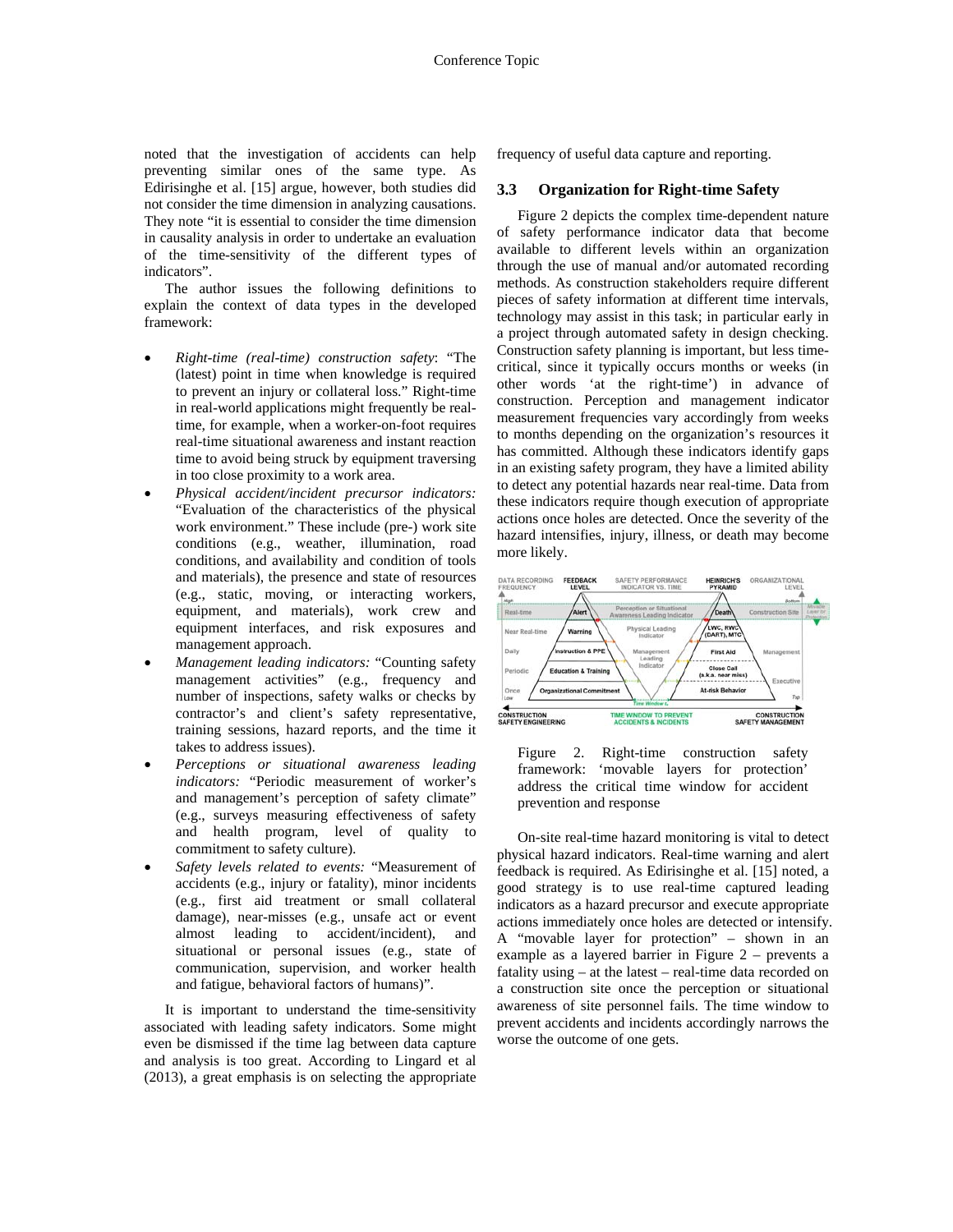#### **3.4 Techniques for Right-time Safety**

To achieve the ambitious goal of building such a system, the roadmap builds on technologies for righttime safety data collection, processing, and reporting. Figure 3 depicts the proposed technological approach of a pro-active control system for construction safety.



Figure 3. Technical right-time safety system architecture: Influence of safe design and indicators on control and output of a safe construction process

It consists of input (e.g., data collection), processing (e.g., data analysis), feedback (e.g., reporting and alerting), and output (e.g., management actions). The system includes several modules that are explained in more depth:

- *Pre-project and pre-task execution data collection, early rule checking, and reporting to prevent hazards:* This module captures project-related data from various sources in a central data repository, including important operations data such as work breakdown structure (WBS), schedule and cost, building information modeling (BIM), safety rules and regulations, and best practices data. Project data, if held in a central data repository and fused, can be checked using automated rule checkers [20]. These design and plan for construction safety and health during the pre-construction phase.
- *Lagging indicators vs. real-time leading indicators collection:* This module collects and processes lagging safety and health indicator data by applying conventional data collection approaches (e.g., manual use of smart phones). While many researchers noted that manually collected lagging

indicators provide value detecting errors in the system, they cannot contribute from preventing hazards that appear in real-time. Therefore, Edirisinghe et al. (2014b) and Lingard et al. (2013) envision real-time benchmarks to be set across work groups, projects, organizations, and industry sectors and propose forecasting as a second type of analysis, which includes time series and trend analysis to identify deviations from normal conditions. The module on real-time leading indicators collection collects and processes leading indicator safety and health data in real-time. It takes place in the entire construction supply chain, before and throughout the construction operation duration, and eventually beyond.

- *Control through desired safety benchmark values:* They are responsible for accurate safety performance according to a-priori established safety and health benchmarks. Benchmarks are set up-to-date using various leading indicator values. Reporting and alerting mechanisms are based on real-time pro-active feedback technology or conventional management actions. Any control task creates new data that itself can calibrate existing data in the central data repository.
- *Right-time (real-time) feedback and management actions:* This module includes three steps: (a) realtime control, (b) near real-time or slower control, and (c) forecasting. As Teizer et al. [21] stated, "sensing and actuation technology provides an additional level of protection". They further noted, the specific application determines whether proactive real-time hazard detection, identification, analysis and feedback techniques are required to prevent loss of life or severe collateral damage. Aside real-time control, near real-time or less frequent feedback enables reporting to various management or executive levels of an organization with the focus on changing mid- or long-term goals of established occupational safety and health policies. The last step is forecasting. All gathered information can be used to predict and rectify any potential future risk early in projects.

## **4 Results to Conceptual Proof of Concept**

Several existing real-world application scenarios tested the right-time pro-active safety framework and its system architecture: (1) Safety rule checking to prevent hazards [20], (2) location data tracking and analysis to determine leading indicators [14, 22], (3) near real-time monitoring for rapid response [14], and (4) advanced education and training [23]. The first and third are explained while results to the second and fourth are discussed extensively in the mentioned literature.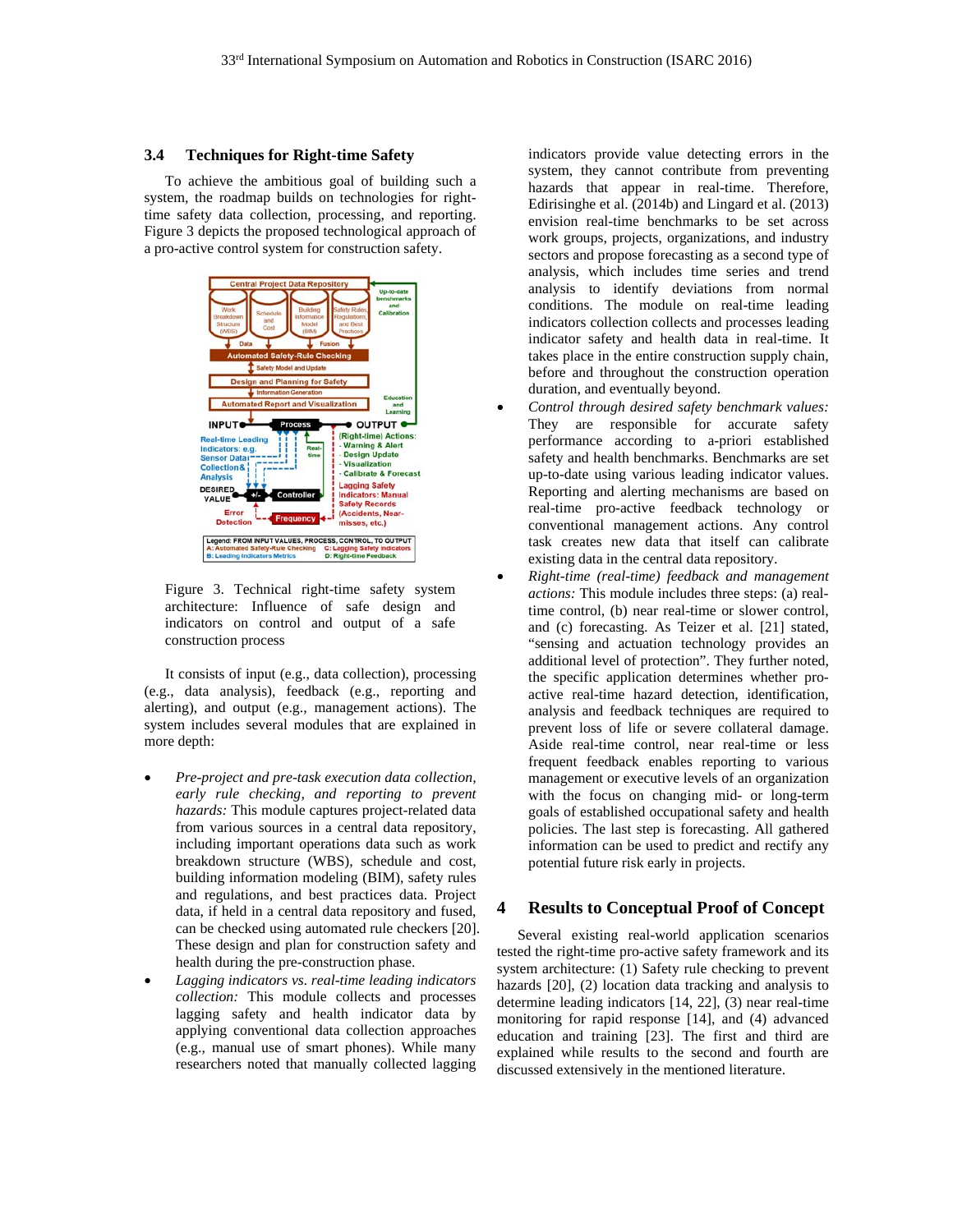#### **4.1 Automated Safety Rule Checking to Detect and Eliminate Hazards Upfront**

Zhang et al. [24-26] developed a safety rule-checker and safety ontology that integrate available project data (Building Information Model, work breakdown structure, schedule, etc.) and checks domain knowledge, e.g. official safety code, automatically using machine readable language. Necessary protective equipment will then appear for safety violations where and when needed, e.g. guardrails for building edges or covers for holes (see Figure 4). Similar to a structural clash detection tool, testing for safety violations in existing BIM designs (hazard model) uses parametric conditions of BIM objects. Visualization, simulation of alternative ways of construction over the project duration, optimization of work phases, and accurate quantity takeoff of protective safety equipment becomes feasible. Visualization through BIM, however, will be limited to static protective safety equipment or hazard clash/location identification data. Currently, commercially-available BIM software is not able to engage users less on any of the data from dynamic resources that exist in the construction environment, such as workers and equipment movements. Real-time 3D immersive environments utilizing real field data, explained later, offer such capability, however, require further development towards safety applications.



Figure 4. Rule-based safety checking (dashed lines indicate current manual practice) and result to automated rule checking that detects and mitigates fall hazards in BIM [20].

## **4.2 Near Real-time Leading Safety Performance Indicator Data Collection, Analysis and Visualization**

As positioning sensors collect time-stamped location data, the spatio-temporal proximity of two (or more) resources can be found by cross-correlating data from both resources. User-defined proximity thresholds can be applied to define the terms of "near-miss", "warning", "alert", and "collision". Empirical data generated in this experiment, once analyzed automatically, creates valuable proximity graphs without any human

interference. Mining such data further can lead to evaluation of truthfulness of safety best practices (e.g., rules established for work near dynamic hazards). Recorded site data can further be mined to result in personalized education and training [23]. The frequency of the proximity of workers can be quantified and mapped. See the location of fatal events of workers-onfoot with underground mining equipment in Figure 5.



Figure 5. Number and location of fatalities around equipment recorded after the fact [27].

If needed, individual resources can be optimized, e.g. a worker can be taught to change his/her work behavior. Alternatively, a piece of equipment can be replaced with safer ones, if it is determined that it causes many near misses. Criteria on when to change will be set on leading indicators. The advantage of leading indicators (compared to lagging indicators) is that they can change the outcome of a process before it actually ends. The chance of improving the safety performance is subsequently high, as many incidents can be prevented if actions are taken rapidly enough. Thus, should apriori safety thresholds or tolerable benchmarks be met, unfortunately, control or actions will be taken to resolve the issue immediately, if not automatically.

Such a scenario is novel as in the past, lagging indicators depended on incidents to occur to control a process after the fact. Lagging indicators offered no remedy since information was provided too late to have significant impact on changing the process (and safety performance). As important site safety metrics become measurable effortless and at low investment, immediate increase in safety performance while a process is running is possible.

Results to a real-world application are visualized in Figure 6. A construction site with many worker-on-foot and equipment near misses in and close to a ramp into an excavated pit is shown. Although the near miss data was collected in real-time and processed afterwards, timely information can be presented to the site safety management that then provides a second, safer entrance for workers-on-foot into the pit area or that orders placement of concrete barriers for a safe walking path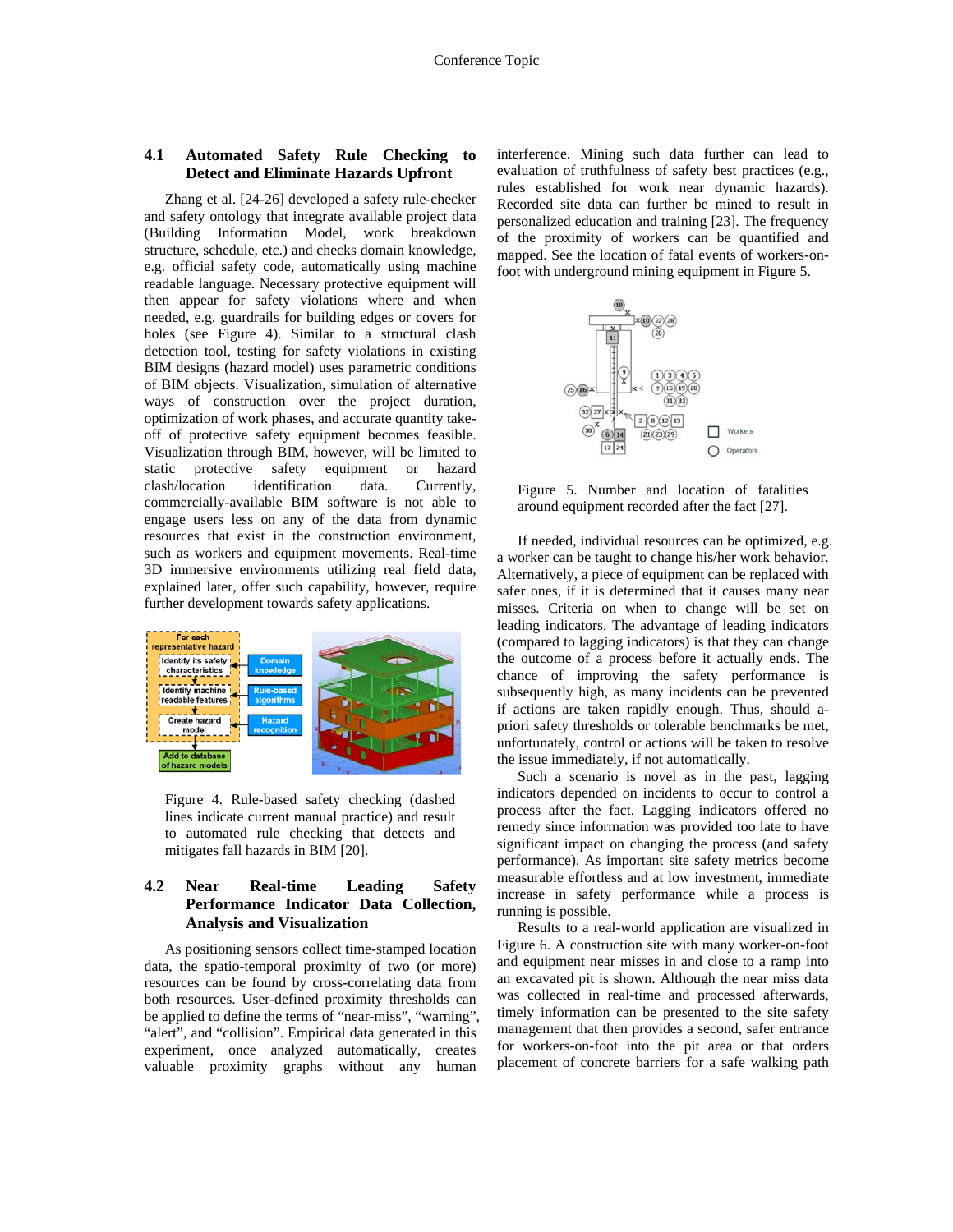for the workers-on-foot next to the traversing heavy equipment. After visualizing the proximity data, the contractor decided on installing a separate entry/exit into the pit. Even such alternatives (e.g., using potentially an unstable ladder) should be evaluated whether they are a good safety best practice.



Figure 6. Close proximity events visualization projected on satellite imagery [28].

# **5 Discussion and Conclusions**

Safety in increasingly complex, large, and capital intensive construction projects is challenging, time consuming, and mostly a manual task for engineering and construction professionals. In such projects, communication of essential safety information among project stakeholders becomes key to save lives and cost. When technology is utilized to rapidly provide valuable information to decision makers, significant safety and efficiency improvements are envisioned to trigger tighter (safety and risk factor) integration of safety and construction process information. Several motivators have led this study on a right-time monitoring system for construction health and safety based on an intelligent safety indicator framework. Other approaches – based in safety culture and climate – exist as well [29].

First, enhancing workplace safety and health – in particular providing effortless and accurate data collection and reporting valuable information – has large potential to transform the industry's current best practices.

Second, what is considered a complex human capability to capture, process, interpret, and assimilate safety information, is yet a challenging task if humandesigned systems are to be replicated automatically and in real-time as intelligent prototypes. Improving performance and robustness of tracking site resources

for data recording, establishing leading indicator data fusion and inference algorithms, and information sharing through immersive visualization platforms are few of important examples to improve the current standards-of-practice.

Third, no research to date has established a formal link between the impacts of pro-active hazard prevention, right-time data collection, real-time processing, and reporting of safety-relevant information to decision makers. The effective use of advanced righttime techniques in monitoring and reporting construction workplace safety and health performance indicators allow rapid acting based upon of never before recorded events.

For these above mentioned reasons, a novel system for right-time risk identification and monitoring coupled with intelligent data analysis and reporting techniques has been introduced. The strategic importance of considering the time-dimension of a leading indicator and action framework to improve early pro-active feedback, provide advanced learning, and better safety and health decision-making has been successfully implemented and tested on various application scenarios. The framework and early testing show promising results that at some point in the future may lead to autonomous intelligent prediction and avoidance of hazards in the construction workplace. New concepts to solve these problems will likely need to use an interdisciplinary approach and utilize or adapt various tools from sensing, data fusion, machine learning, behavioral factors, and virtual reality research.

#### **References**

- [1] Census Bureau, 2007 Economic Census, www.census.gov (Last accessed July 10, 2009).
- Teizer, J., Caldas C.H., and Haas, C.T., Real-Time Three-Dimensional Occupancy Grid Modeling for the Detection and Tracking of Construction Resources, *Construction Engineering and Management*, ASCE, 133(11):880-888, 2007.
- [3] Navon, R. and Sacks R., Assessing research issues in automated project performance control (APPC). *Automation in Construction*, Elsevier, 16(4):474– 484, 2006.
- [4] Dupre, D., Accidents at work in the EU 1998-1999, KS-NK-01-016-EN-I, Eurostat, Luxembourg, http://epp.eurostat.ec.europa.eu/cache/ITY\_OFFP UB/KS-NK-01-016/EN/KS-NK-01-016-EN.PDF, p. 9, 2001.
- [5] Teizer, J. and Melzner, J., Sicherheitstechnische Planung von Hoch- und Ingenieurbauprojekten mithilfe von Bauwerksinformationsmodellen (BIM), VDI-Bautechnik, Jahresausgabe 2015/16, *Der Bauingenieur*, Springer, Heidelberg, 128-135, 2015.